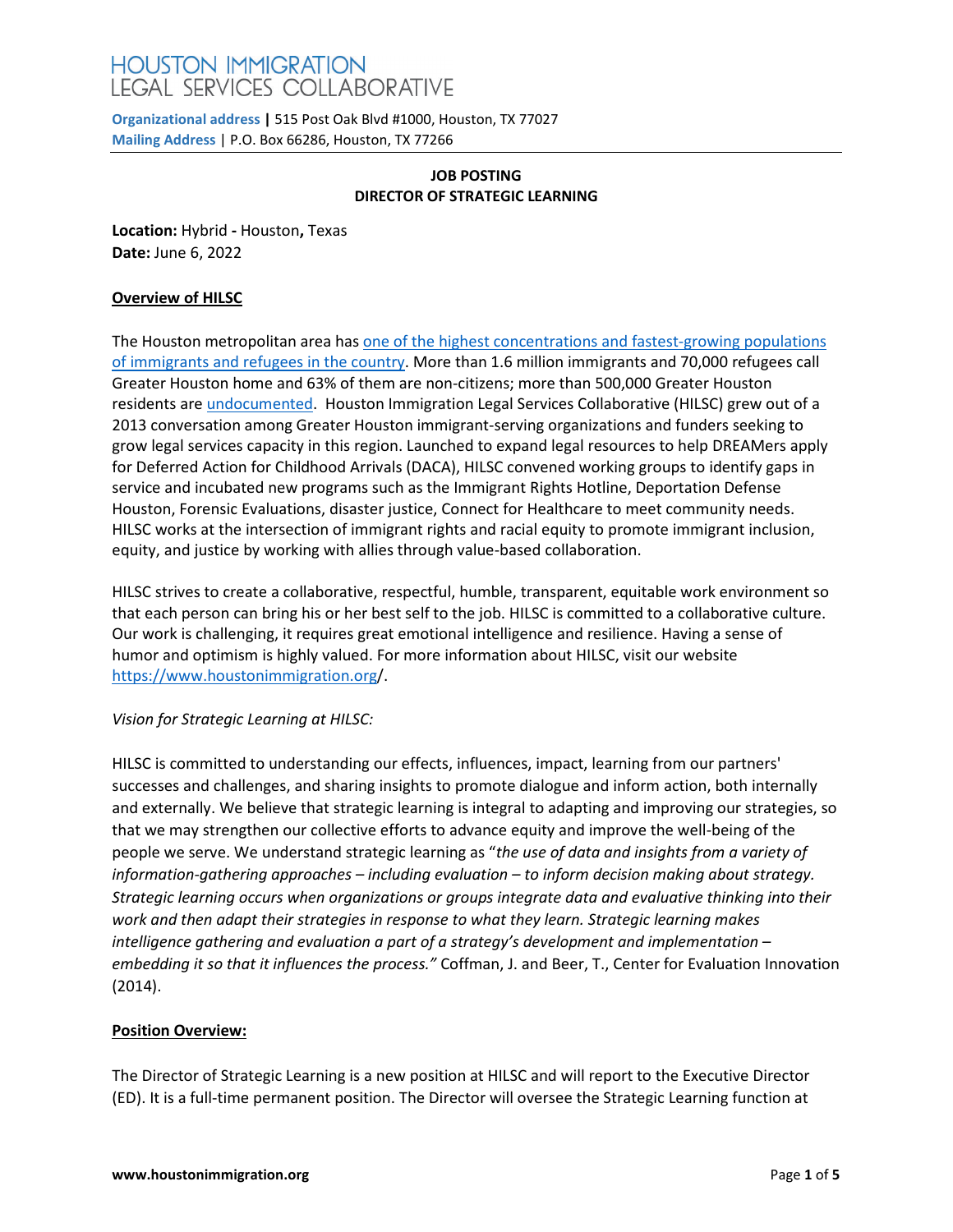HILSC, and will work closely with the Executive Director, staff, and network partners. The Director will play a key role in designing, developing, and applying tools to collect, analyze, and communicate evidence of the impact of mission delivery for systems change within HILSC, to support learning from data and experiences. The Director will support the organization's strategy development, build, and implement an actionable strategic learning and evaluation system for HILSC, facilitate evaluation capacity building and learning activities with staff and the Advisory Board, work with the ED to keep the Board of Directors informed and engaged in the Evaluation and Learning function, and will share key learnings and insights with the field through in person and written communications. This Director will also help the HILSC network to be strategic and systematic in engaging in immigration legal services as well as supporting the immigrant community.

#### **Principal Duties and Responsibilities**

#### *Supporting Program Teams' Strategy Development and Implementation*

- Consult with program teams throughout their strategy development process -- surface critical choices, hypotheses, and assumptions
- Facilitate theory of change discussions
- Identify short- and long-term outcomes that teams hope to see on their way towards longer term outcomes and goals
- Work with teams to identify questions or indicators that demonstrate progress towards longer term outcomes and goals
- Identify strategies for meeting the learning needs of multiple stakeholders, including leadership, grantees, program staff, and Advisory Board
- Manage relationships with strategy consultants

#### *Supporting Program and Organization Evaluation and Learning Efforts*

- Develop organization-wide strategic learning and evaluation system that includes a vision statement, organization level theory of change, strategic learning questions, guidance on grantee reporting, proposed evaluation studies, communications plan, timeline, and budget for 2-3 years
- Consult with program teams to design and coordinate third-party evaluations
- Support ongoing reflection, sense-making, and learning from the work to inform potential shifts in strategy when necessary. Bring data and evidence to bear on strategic conversations.
- Support ongoing adaptive management of programmatic and non-programmatic work by harvesting, analyzing, synthesizing, and visualizing data – including from monitoring and evaluation products and processes
- Champion a culture of shared learning, transparency, candor, and data-informed decision-making by developing processes for shared learning and mechanisms for surfacing and acting on feedback
- Develop and support institutional knowledge management (and documentation) processes to support shared learning within and across program teams

#### *Supporting the Sharing of Insights Internally and with the Field*

- Create tools and venues that enable learning across programs
- Identify opportunities for program teams to learn from one another on specific issue areas
- Make data on successes, challenges, and implications for the future discussable and actionable
- Facilitate sharing of learning materials and products with grantees and partners
- Identify opportunities to include grantees in learning activities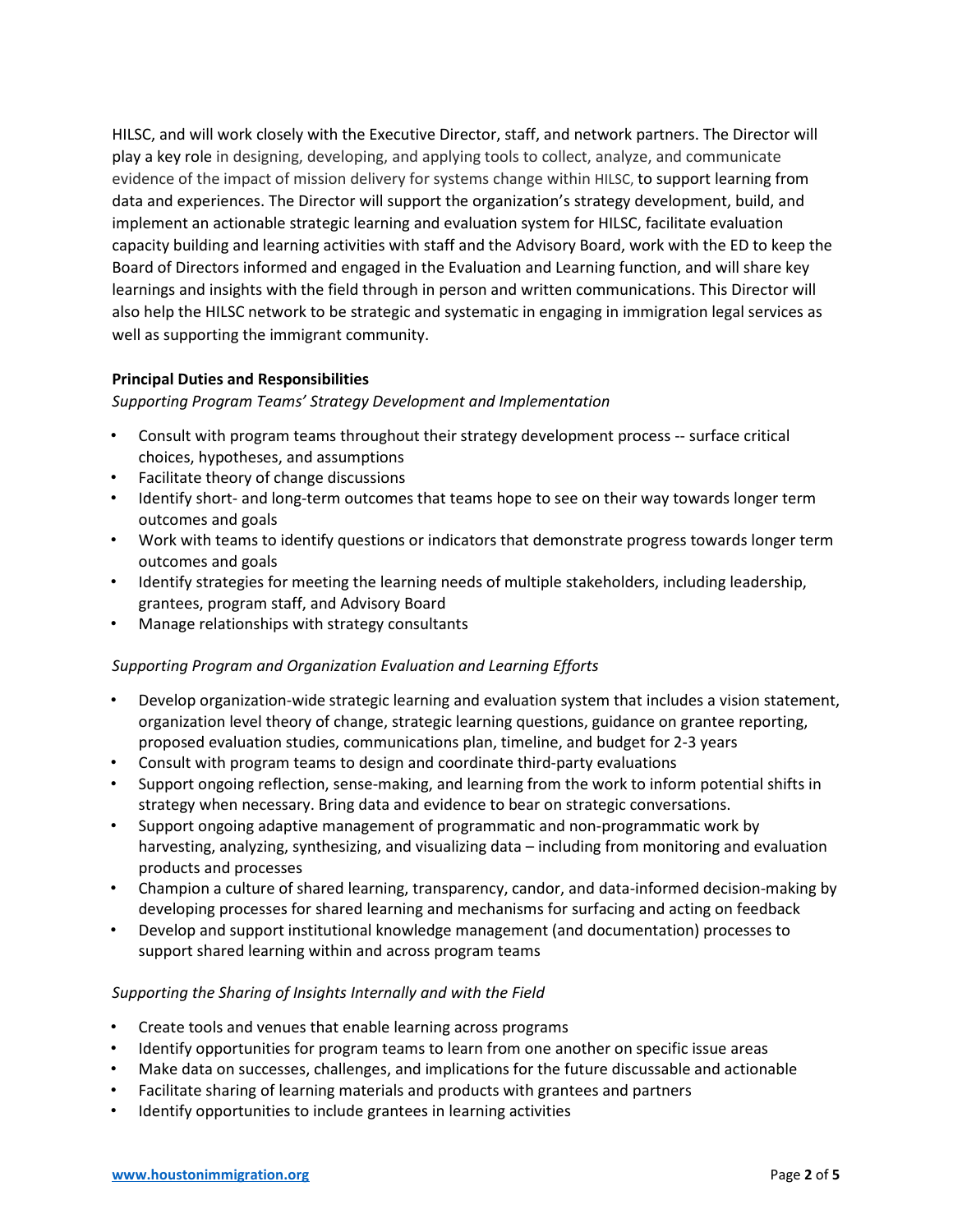- Connect grantees with opportunities to learn from each other
- Represent HILSC at external events

## **Qualifications & Skills:**

## *Preferred Education, Training and Experience*

- Advanced degree in relevant subjects such as public policy, international relations, social work, public health, education, economics, law, or other relevant education. Coursework and/or workshops on various evaluation topics or evidence of evaluation knowledge required.
- At least 5 years of experience engaging in and/or supporting strategic learning and evaluation projects in the philanthropic, not-for-profit, and/or international development sectors.
- Experience in a consultative and/or senior advisory capacity.
- Knowledge of a range of strategy development, strategic planning, and strategic learning tools and approaches.
- Experience applying evaluation methodologies and how evaluation can be used to support strategic learning, including designing, managing, and executing developmental evaluations, rapid assessments, and learning syntheses.
- Experience applying an equity lens or conducting equity-oriented analyses.
- Content expertise in immigration systems, law and policy preferred. Lived immigration experience is an asset.
- Expertise in workshop design and advanced group facilitation techniques.
- High level of professional excellence, including demonstrated experience collaborating with a range of teams and stakeholders, experience managing complex stakeholder environments, and experience working in dynamic or ambiguous contexts and organizations.
- Demonstrated ability to independently manage complex projects, prioritize conflicting demands and meet deadlines.
- Skillful listener with a high degree of self-awareness, humility, and diplomacy.
- High proficiency to work, communicate, and write in English is required, with fluency in other languages an asset.
- Proficiency in Excel, PowerPoint, on-line collaboration tools (e.g., Mural), and data visualization software.

#### *Competencies*

- **Strategic thinking and analytical abilities**: Ability to dissect complex challenges, understand root causes and develop creative yet sound approaches to problem-solving and decision-making.
- **Evaluation**: Strong measurement and evaluation skills and ability to provide technical support to program teams; knowledge of how to use evaluation to support strategic learning.
- **Consultative and Advisory Skills:** Experience working in a consultative or advisory role; demonstrated success working with internal teams and partners.
- **Partnership and relationship building**: Ability to develop strong and trusting relationships with staff, Advisory Board, Board of Trustees, and network partners.
- **Execution**: Strong project management skills, adherence to deadlines, sense of responsibility and accountability and the ability to effectively multi-task and work with diverse colleagues across teams
- **Leadership**: Possesses the highest professional integrity and comfortable delivering tough messages, providing objective perspectives, and framing important choices.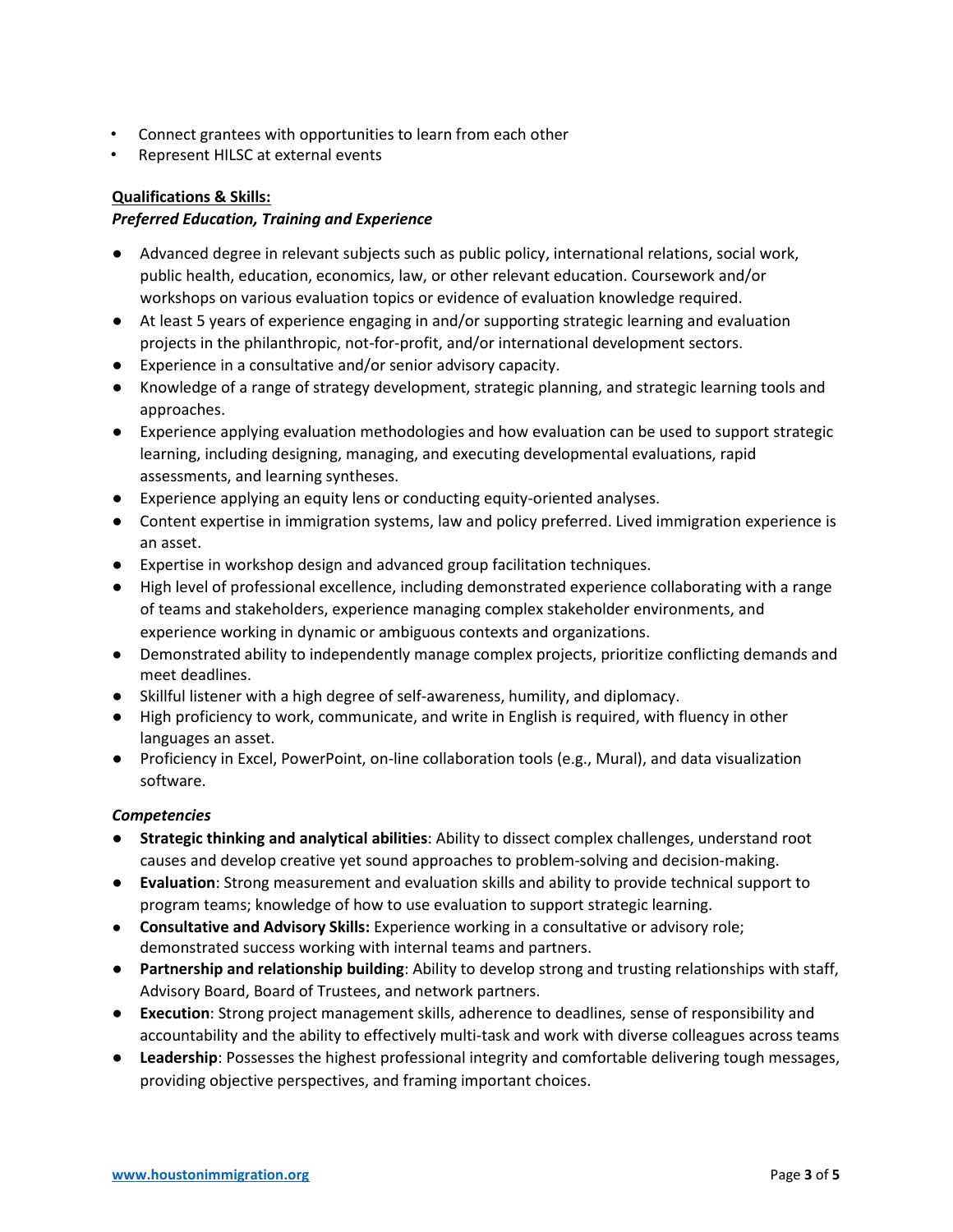- **Integration**: Ability to identify where complementary skill sets are needed and to pull in those capabilities from within the team and across the organization. Demonstrates inclusiveness, collaboration, and respect for all stakeholders, and represents broad organizational interests.
- **Communication**: Superior interpersonal communication abilities internally and externally; exceptional listening skills, excellent written and oral skills in English. Experience with development of materials for an executive-level audience.

#### **Compensation and Benefits**

The Houston Immigration and Legal Services Collaborative offers an excellent benefits package and a salary \$85-000-\$95,000, commensurate with experience and qualifications. Generous benefits include employee health, vision, and dental insurance; a 401(k) defined contribution retirement plan; and flexible work schedules. Employees have a generous leave benefit inclusive of vacation, sick and holidays, including an office closure the week between Christmas and New Year's.

#### **How to Apply**

This is an extraordinary opportunity for an individual to have a meaningful impact through their professional contributions. Interested candidates should email a cover letter explaining how your skills and background fit this position and a resume [jobs@houstonimmigration.org,](mailto:jobs@houstonimmigration.org) with subject headline: Application for Director of Strategic Learning.

#### **This position is open until filled**

*HILSC is an equal opportunity employer; people of color and individuals from diverse backgrounds are encouraged to apply. HILSC does not discriminate on the basis of race, color, religion, sex, sexual orientation, gender identity, national origin, disability, veteran status, immigration status, and other legally protected characteristics.*